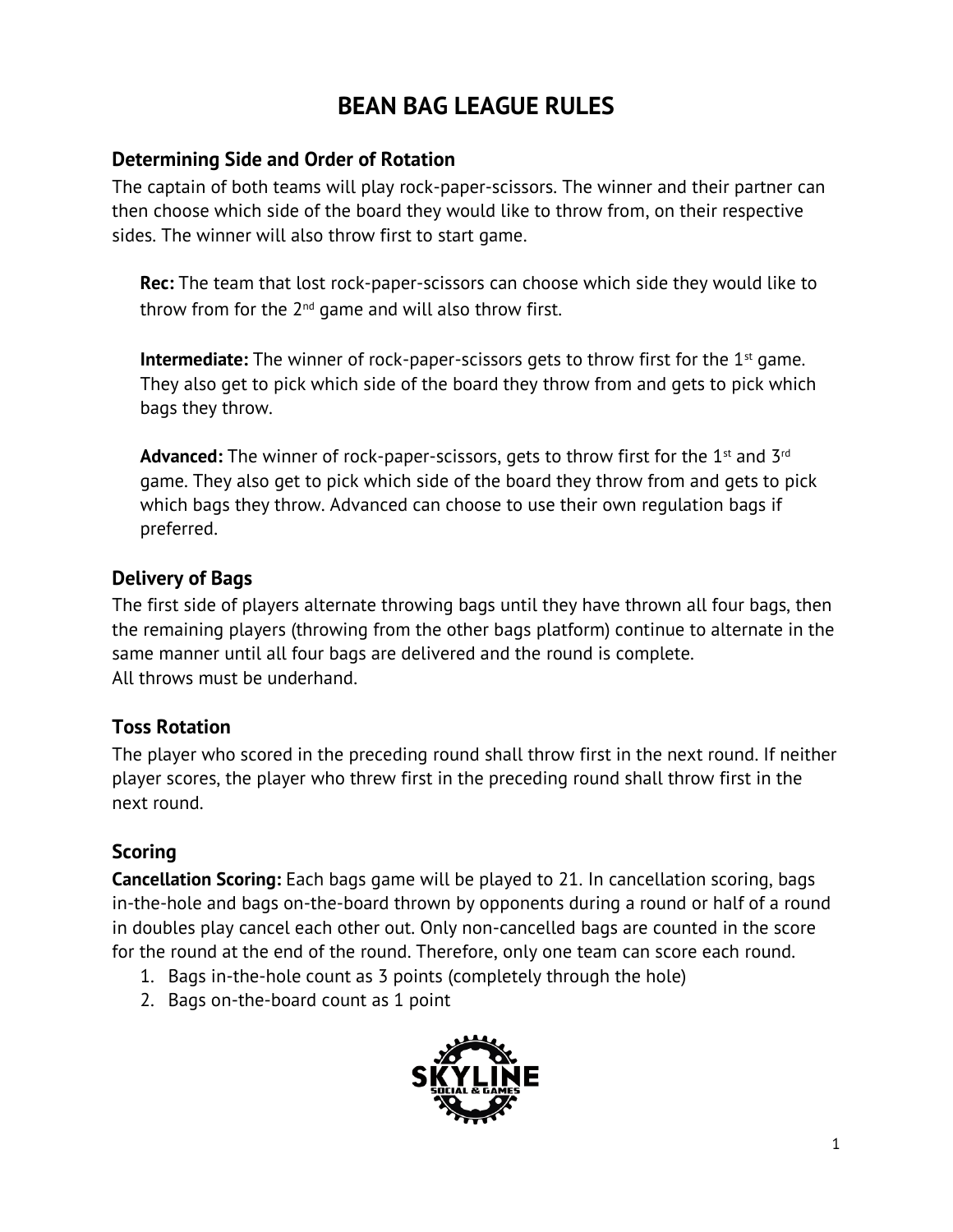Example: Red throws one (1) on-the-board and two (2) in-the-hole. Blue throws two (2) onthe-board and zero (0) in-the-hole. 7 points for red  $-2$  points for blue = red scores 5 points for that round.

#### **Rec**

- Rec will be played 2 games to 21. The team must land exactly on 21, if they go over, they will be brought back down to 15. The team that went over will throw first in the next round.
- Courts are 20' from front edge of the board to the opposite front edge.
- Cannot bring your own bags.

#### **Intermediate**

- Intermediate will be played 2 games to 21. The team must land exactly on 21, if they go over, they will be brought back down to 15. The team that went over will throw first in the next round.
- Courts are 27' from front edge of the board to the opposite front edge.
- Cannot bring your own bags.

#### **Advanced**

- Advanced will be played 3 games to 21. Cancelation scoring will be played the whole game. The only exception to the rule is that it is a race to 21. This means you can go over 21 and still win.
- Courts are 27' from front edge of the board to the opposite front edge.
- Can bring your own bags
- This league is for the BEST bags throwers. Expect to throw on the board or in the hole every time.

# **Time Limit**

**Rec:** Each night a team will play 2 matches consisting of 2 games to 21. Each match must be completed within a half hour. If not completed in the time frame, the ref will notify the teams and the players throwing will finish their turn. The other set of players will also get a chance to throw. After the last bag is tossed whoever has the most points will be declared the winner even if they did not get to 21, without going over 21.

**Intermediate + Advanced:** Each night a team will play 2 matches consisting of 3 games to 21. Each match must be completed within a half hour. If not completed in the time

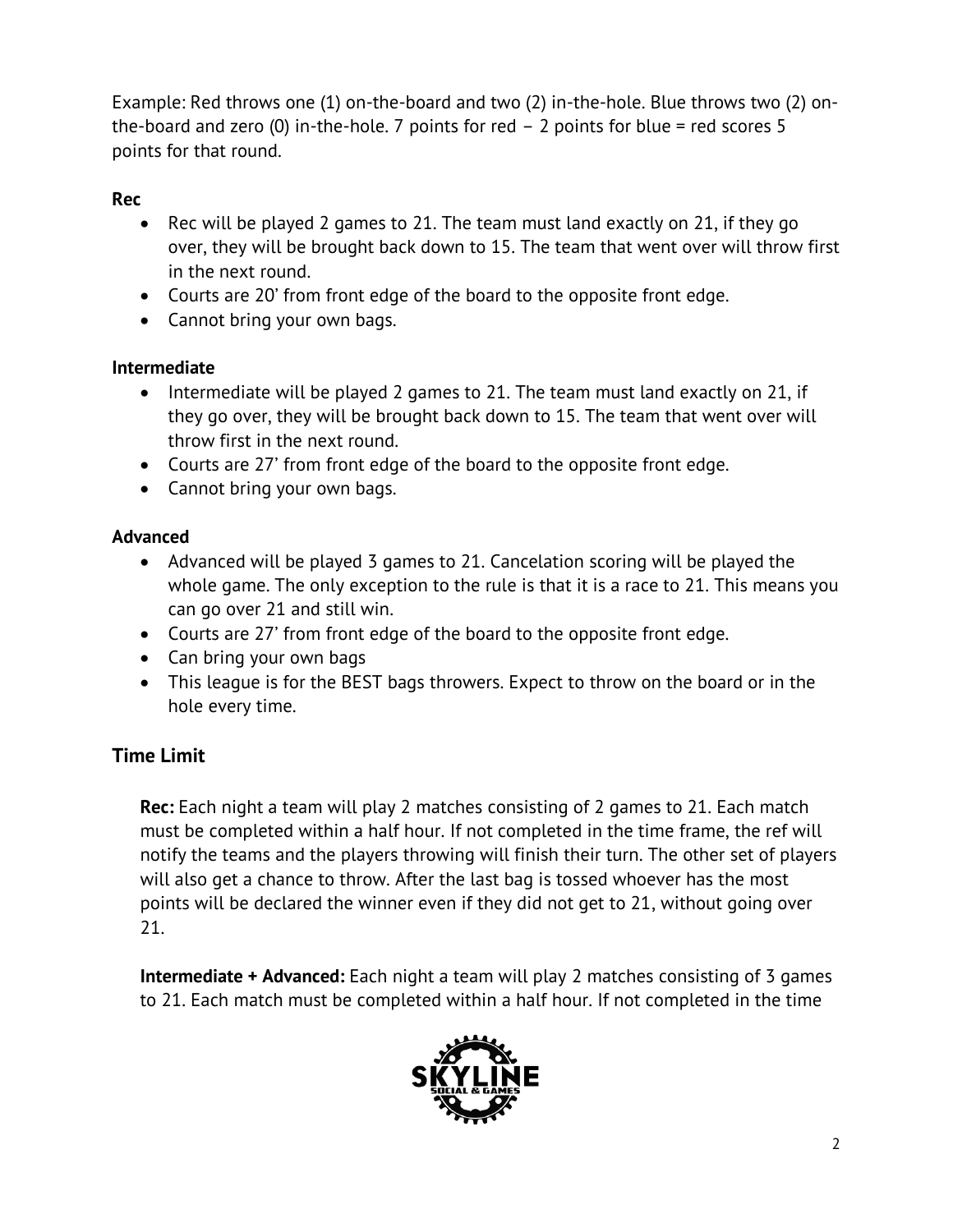frame, the ref will notify the teams and the players throwing will finish their turn. The other set of players will also get a chance to throw. After the last bag is tossed whoever has the most points will be declared the winner even if they did not get to 21

### **Fouls**

If a player crosses the front of the board with their foot, a penalty will be called and their bag will be removed if it landed on the board or in the hole

A player will be called for a foul if they remove any bag before the scoring of that round has been agreed upon. A ref shall be called if a decision cannot be reached. The ref shall determine the scoring for the round.

## **Substitutes**

Substitute players are allowed. Teams are responsible for finding substitute players. Subs may enter between matches or games, but not between rounds.

## **House Rules**

- Opponents are allowed to strike bags off "the board" or into "in-the-hole" in order to help their own team
- If a volleyball interferes with game play, it is considered a hazard of play and bags will be left where they lie. Redo's will not be allowed
- It is the ref's decision to determine whether a bag is considered on or off the board
- A bag that rolls or bounces onto the board is considered an illegal toss
- You must have two players. Less than two players will be considered a forfeit.

# **Ref Fees**

There is a \$3 ref fee for each night per team

# **Forfeits**

Forfeits happen and we understand that you might not be able to make it every night. The forfeiting team will be responsible for both their own and their opponents' ref fees for the week that they are absent. The forfeiting team will owe a forfeit fee of \$9 the following week as a result. If a team forfeits a total of 3 games in a season, they will be removed from the bags league.

#### **Weather**

Minnesota summers come with a promise of rain and shine. If there is too much water on the courts to play, the night will be called off no earlier than 5:00pm the night of play. You